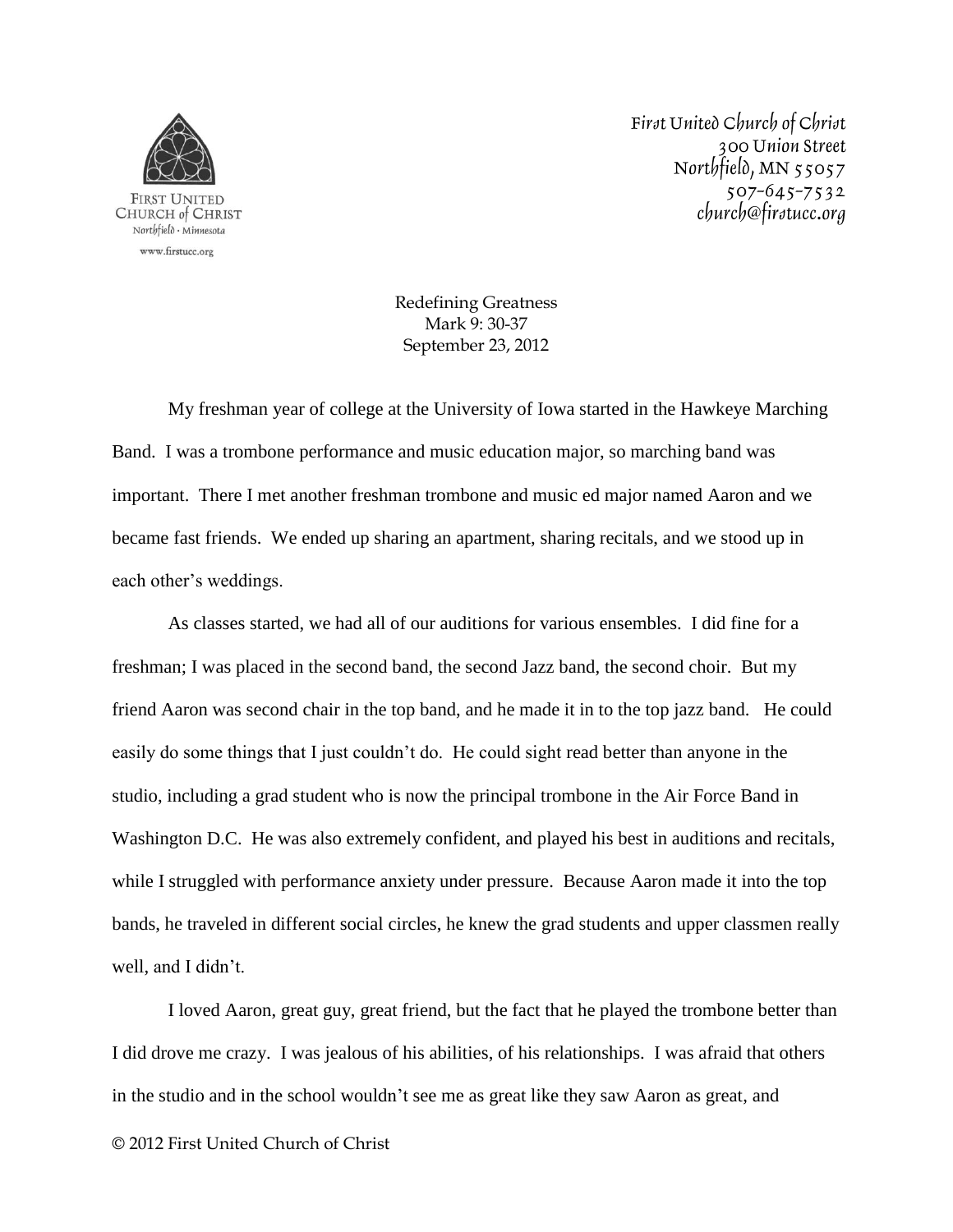because of this I quietly reveled in his failures. My goal after that first week was to prove by the time that we graduated that I was a better trombonist. A few years after that first audition week, Aaron and I were both in our apartment. He was watching tv and I was trying to make my supper but our kitchen was a mound of dishes that mostly Aaron hadn't cleaned up. And I lost it. I started screaming about "your dirty dishes and don't you ever clean anything." But my tirade wasn't really about the dishes, it was about not being the greatest.

In today's story the disciples are fighting, but this fight has been building for a while. It starts at the beginning of chapter nine. For the first time, Jesus singles out three disciples, Peter, James and John, to go with him to the mountaintop for the transfiguration experience. Apparently it's been an audition for the disciples up to this point and Peter, James, and John are 1<sup>st, 2nd,</sup> and 3<sup>rd</sup> chair. They understand Jesus' message a little better, they show promise for leadership after Jesus is gone, maybe they make Jesus laugh. But think about how Andrew feels, there goes his brother, Simon, Peter, that big oaf, with Jesus. Or Matthew or Philip, they want to be close to Jesus too, they want Jesus to think they are great too.

Peter, James, and John come down the mountain after the transfiguration, but I can't imagine that any of the remaining nine are glad to see them. "We're hungry, where's supper?" "Oh, I'm sorry, we thought your little man date with Jesus was supper and a show. We didn't leave any food for you. I'm sure Jesus can whip up some loaves and fishes for you for a tasty snack"

Next a man comes to the disciples with a son that has an unclean spirit. The man asks the disciples to cast out the Spirit, and they try but they fail. It's a failure for all of the disciples, but it's a great opportunity for the nine to remind the chosen three that they aren't that great. "If I had spent an afternoon with Jesus, I would have asked him how to cast out unclean Spirits, how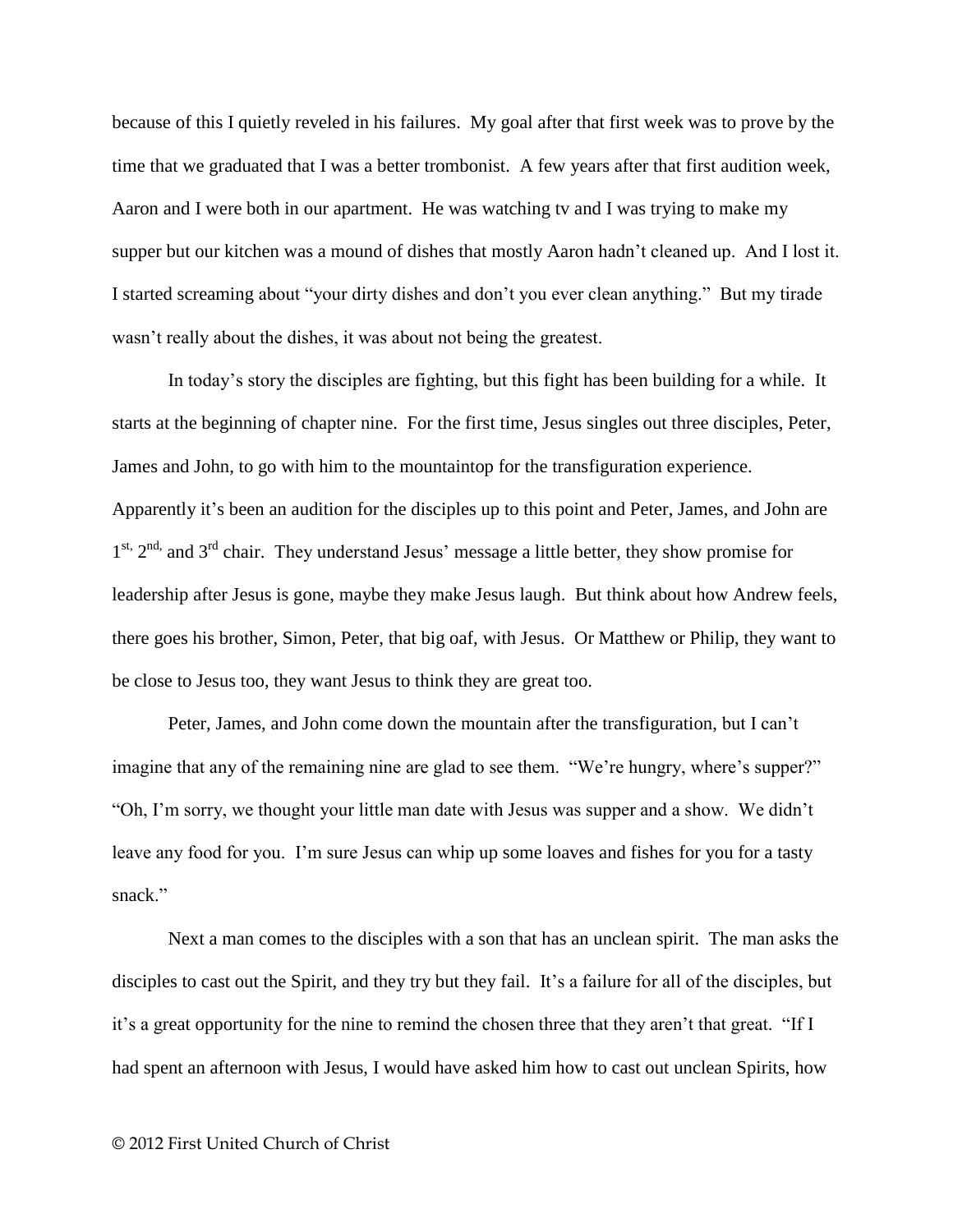about you Matthew?" "Well we're better at healing anyway, Andrew, so I'm sure just a little more time with Jesus and we would have been able to take care of that."

The failure continues as Jesus explains to them that he will die and rise again in three days. None of the disciples know what he's talking about. Messiahs aren't supposed to die. But this is another great opportunity for the nine to remind the top three that they aren't so great. "Huh, I would think that if I was one of the chosen three, spending all of that quality time with Jesus, I would have been able to figure out what Jesus is talking about with all of the crucifixion business. Maybe you aren't that smart after all."

And then the disciples openly fight as they're walking down the road. The nine are jealous, the top three are defending their medalist status and everyone is making their case for being number one and tearing their friends apart. We've all been in this conversation, we know what it's like. But Jesus responds to their fighting with a line that completely turns their jostling for position on its head. Jesus responds with a line that shows us the Realm of God. Jesus shows us God's healed world.

"Those who wish to be first of all must be last of all and servant of all," Jesus says. The first thing this statement does is assure the disciples that they all have worth. Jesus doesn't say that Peter, James and John are great because they understand or show leadership or because they are funny. Jesus isn't concerned about rank. Rather, Jesus is concerned about service. Greatness is something everyone can achieve, because everyone can serve. The Realm of God is that place where everyone strives to serve. As we work to make the Realm of God visible on earth, we let go of our fear that we aren't measuring up, and we strive to serve.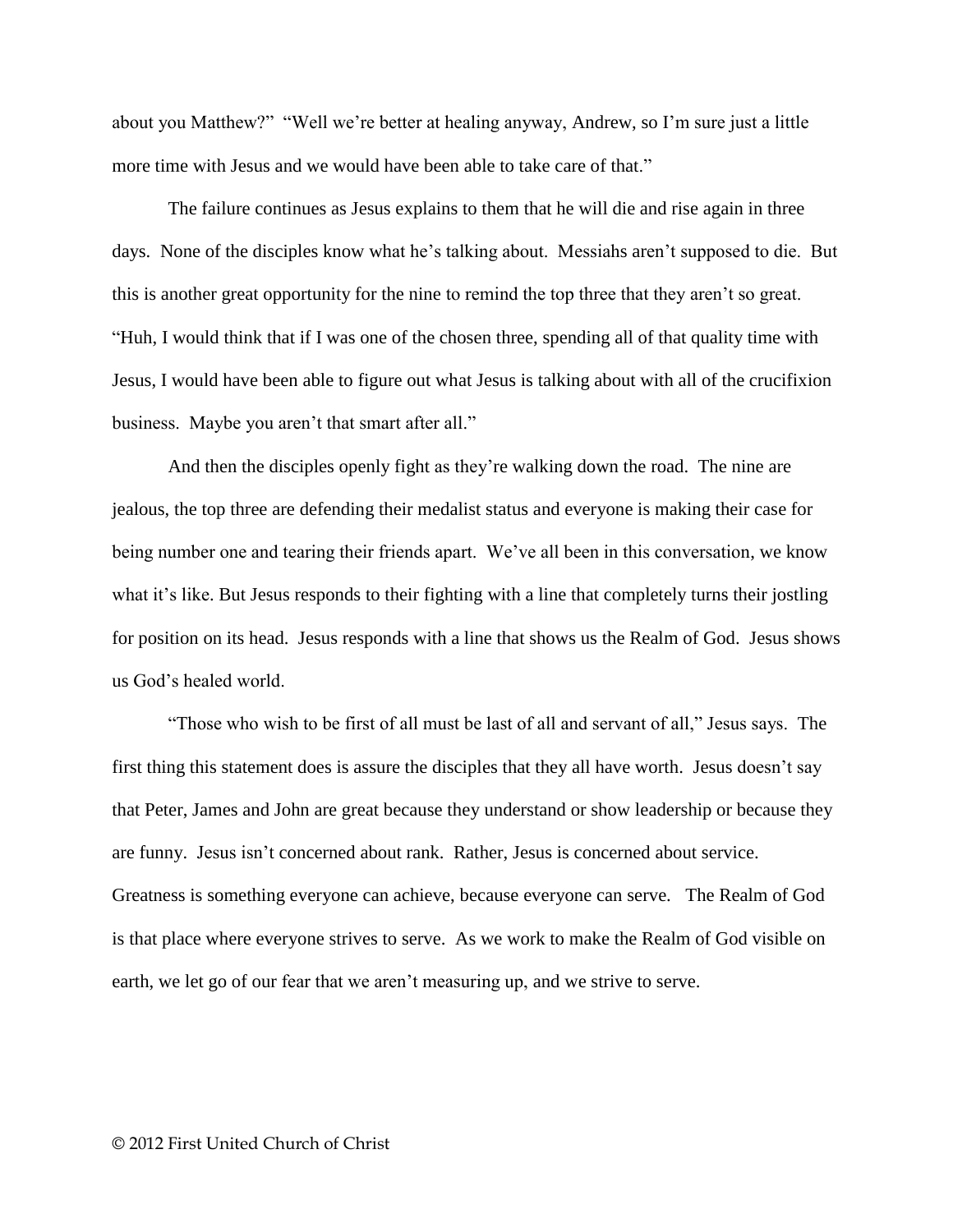Scholar Richard Swanson translates Jesus' statement this way, "If you want to be first of all, be last of all, go wait table for everyone else." Serve, wait tables, do the simple things. This is the Christian life. This is greatness.

We don't hear this too often. I don't know that we hear this anywhere, but here: in the church, reading the Bible. This line, "you want to be first of all, be last of all, go wait tables for everyone else," is something we desperately need to hear living in this hypercompetitive time. In sports, in the arts, in school, the pressure to achieve is coming earlier and earlier. My wife Sara and I recently went on a college visit with her 17 year old brother and the pressure that he feels to keep his numbers up, GPA, class rank, ACT score, is so much more intense than just 20 years ago when we went to college. Not to mention the sense of failure and shame that he feels having numbers attached to his name that are just a little less than what he was hoping for.

I believe that we are to follow our curiosity with reckless abandon, dive into our passions, and develop our gifts and skills. We are to offer all of our God-given gifts and talents to the world. The world needs our best gifts, all of our creativity, and God deserves nothing less from us. But we also know we know we easily get a bit carried away with our efforts. We can easily get caught up in our need to prove our greatness to our peers, to measure up to our neighbors. It's so easy to be those disciples, afraid we'll be left behind, and desperate to do anything to prove that we're worth it.

But this line from Jesus, "If you want to be first of all, be last of all, servant of all, go wait table for everyone else," is one of those lines from the Bible that can save our lives and at the same time pull at everything that keeps us comfortable. We need to hear this line, but when we hear what it's actually saying, it will give us more challenge than we want.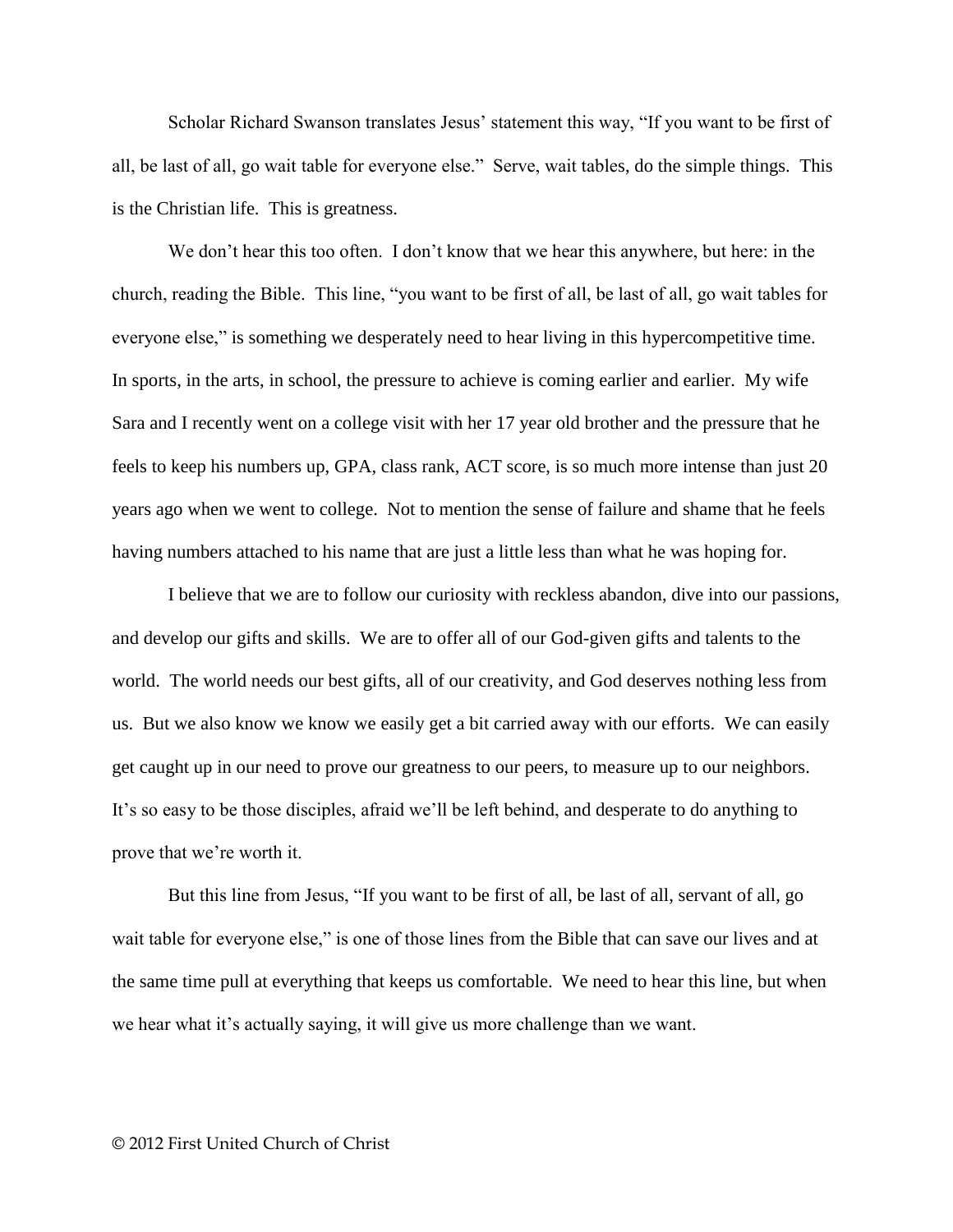19<sup>th</sup> century Philosopher Soren Kierkegaard said this about passages like these, "The matter is quite simple. This Bible is very easy to understand. But we Christians are a bunch of scheming swindlers. We pretend to be unable to understand it because we know very well that the minute we understand, we are obliged to act accordingly. Take any words in the New Testament and forget everything except pledging yourself to act accordingly. My God, you will say, my whole life would be ruined. How would I get on in the world? Dreadful it is to fall into the hands of the living God. Yes, it is even dreadful to be alone with the New Testament."

Part of the challenge of the Christian life is to find the courage to truly see the vision of life the scriptures will show us and then to stand in the dissonance created between that vision and our world, and listen for God's call to us there.

The most powerful book I've read is the book *Irresistible Revolution: Living as an Ordinary Radical* by Shane Claiborne. Readers of this book should have to sign a release form before cracking it open, "The author is not responsible for the crazy ideas and actions that come from reading this book." Shane Claiborne is a founding member of the Simple Way community in Philadelphia, an intentional community that lives together, worships together, serves the poor together.

His story gets interesting as a college student. He and his friends are determined to find a real Christian. Someone who really listens to what Jesus says. The only people they can think of are dead, Martin Luther King Jr., Dietrich Bonhoeffer, Dorothy Day. And then they remember Mother Theresa. So they write her a letter to see if they can do an internship with her in Calcutta. They don't hear anything for a while, so Shane decides to call Mother Theresa on the phone. He finds her number and places a call at two in the morning, Mother Theresa picks up, Shane Claiborne explains why he's calling and she says, "Come." Shane Claiborne asks,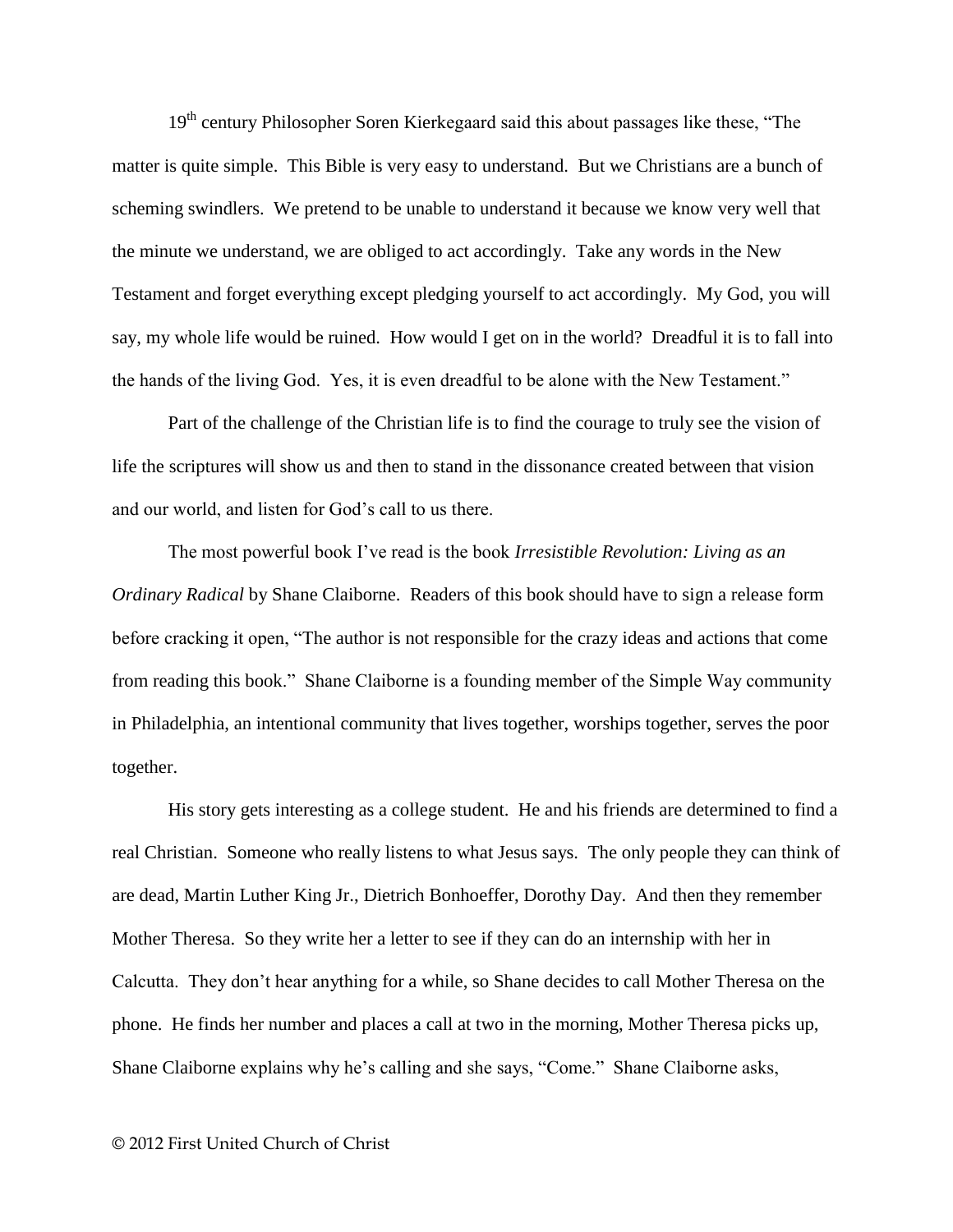"Where will we eat and sleep?" She says, "God takes care of the lilies and the sparrows, God will take care of you, just come."

So he goes to Calcutta to be with Mother Theresa, and he spends most of his time in Mother Theresa's Home for the Destitute and Dying. He writes, "I helped folks eat, massaged muscles, gave baths, and basically tried to spoil people who really deserved it. Each day, folks would die, and each day, we would go out onto the streets and bring in new people. The goal was not to keep people alive (we had very few supplies for doing that) but to allow people to die with dignity, with someone loving them, singing, laughing, so they were not alone. Sometimes folks with medical training would come by and be overwhelmed with frustration because we had so few medical supplies, and the sisters would hastily explain that our mission was not to prolong life but to help people die well. As Mother Theresa would say, "We are called not to be successful but to be faithful."

He also shares other sayings of Mother Theresa, "We can do no great things, just small things with great love. It is not how much you do, but how much love you put into doing it." "Do not worry about your career. Concern yourself with your vocation, and that is to be lovers of Jesus." And, "Calcuttas are everywhere if only we have eyes to see. Find your Calcutta."

I think this is pretty close to what Jesus is talking about when he talks about greatness. Helping the poor die with dignity and surrounded by love in Calcutta. Simple, selfless, and so sacred. And like the disciples, we're left to sort out what this means for us in our lives. We're used to living one way, and then a completely different way is shown to us. It's so new and unusual that it surprises us even though we've heard Jesus talk about it a thousand times.

In that stunned, bewildered space, God will reach for us, and turn us, so we can see the healed world God hopes for. We won't be asked to do it all, to get to that healed world in one